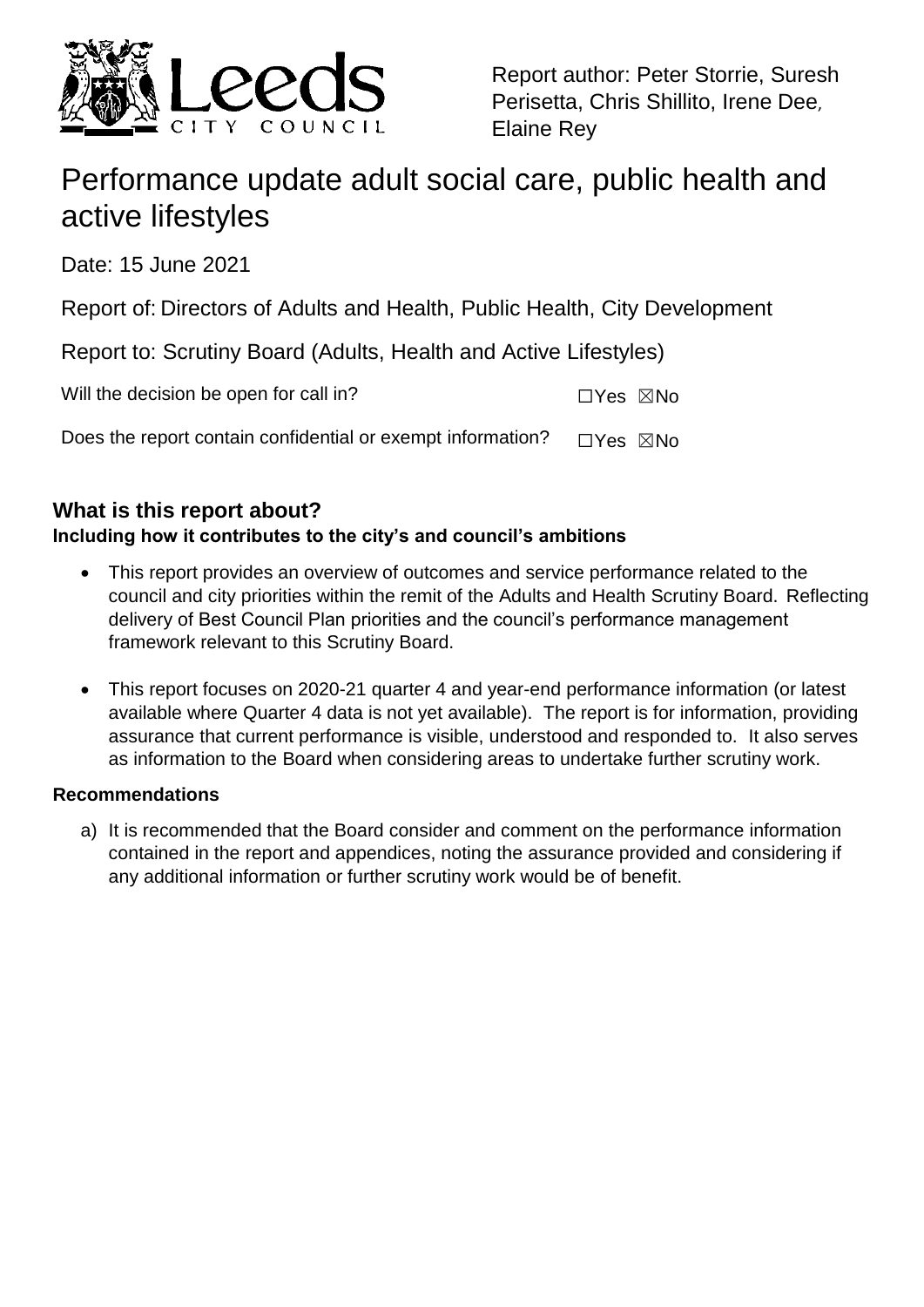#### **Why is the proposal being put forward?**

- 1 This report provides an overview of outcomes and service performance related to the council priorities and services within the remit of the Adults, Health and Active Lifestyles Scrutiny Board. It is intended as a succinct overview ensuring visibility, providing assurance and informing ongoing scrutiny work.
- 2 This report provides an update on progress in delivering the council and city priorities in line with the council's performance management framework and the Best Council Plan. It also relates to city and council strategies including the Health and Well Being Strategy, the Leeds Health and Care Plan and the Better Lives Strategy.
- 3 Updates against city and council priorities are brought to the Board to inform the start of the scrutiny year and the annual budget setting cycle. This report is in a new format with the majority of the updates in the respective appendices. The report is presented in three distinct sections reflective of council accountabilities. These are Public Health, Adult Social Care and Active Lifestyles. While there are commonalities in how these relate to the citizens of Leeds the appendices are in effect distinct reports, with the covering report offering an introduction. Feedback on the new report format is welcomed, specifically on how best to present the three areas of Public Health, Adult Social Care and Active Lifestyles.
- 4 Appendices 1a & 1b update on population health outcomes and the use of services commissioned by local authority public health teams in Leeds. The first appendices providing a commentary and the second tables and graphs. These support the monitoring of health inequalities in Leeds and public health service outcomes. This report includes the following outcome updates.

*% Adults over 18 that smoke* - The percentage of adults over 18 who smoke continues to decline from 18.4% (Q4 2020/21) to 17.8% (Q4 2020/21). There has also been a small reduction for Deprived Leeds over the same period from 28.8% to 28.7%

*The percentage of adults with a BMI over 30*, for Leeds it is 23.1%, and Deprived Leeds 27.7%. The rates have remained relatively stable throughout the year, seeing similar rates in Q3, 22.8% (Leeds) and 27.1% (Deprived Leeds).

*The suicide rate* has slightly increased for Leeds and declined for Deprived Leeds in the latest period (2018 – 2020). The rate for Leeds is 11.9, up from 11.2 in 2017 – 2019. The rate for Deprived Leeds is 15.2, down from 17.2. The changes are not statistically significant.

Other outcomes updated included:

- Mortality rates in respect to cardiovascular disease, respiratory mortality, cancer, alcoholic liver disease and excess winter deaths
- Childhood obesity rates among Reception and Year 6 pupils.

Operational indicators related to

- NHS Health Check invitations offered and checks completed
- People referred or signposted to stop smoking services from GP practices'
- Completions of drug dependency treatment and of alcohol dependency treatment
- Recorded diabetes
- Breast feeding % maintenance at 6-8 weeks
- Emergency Admissions from Intentional Self-Harm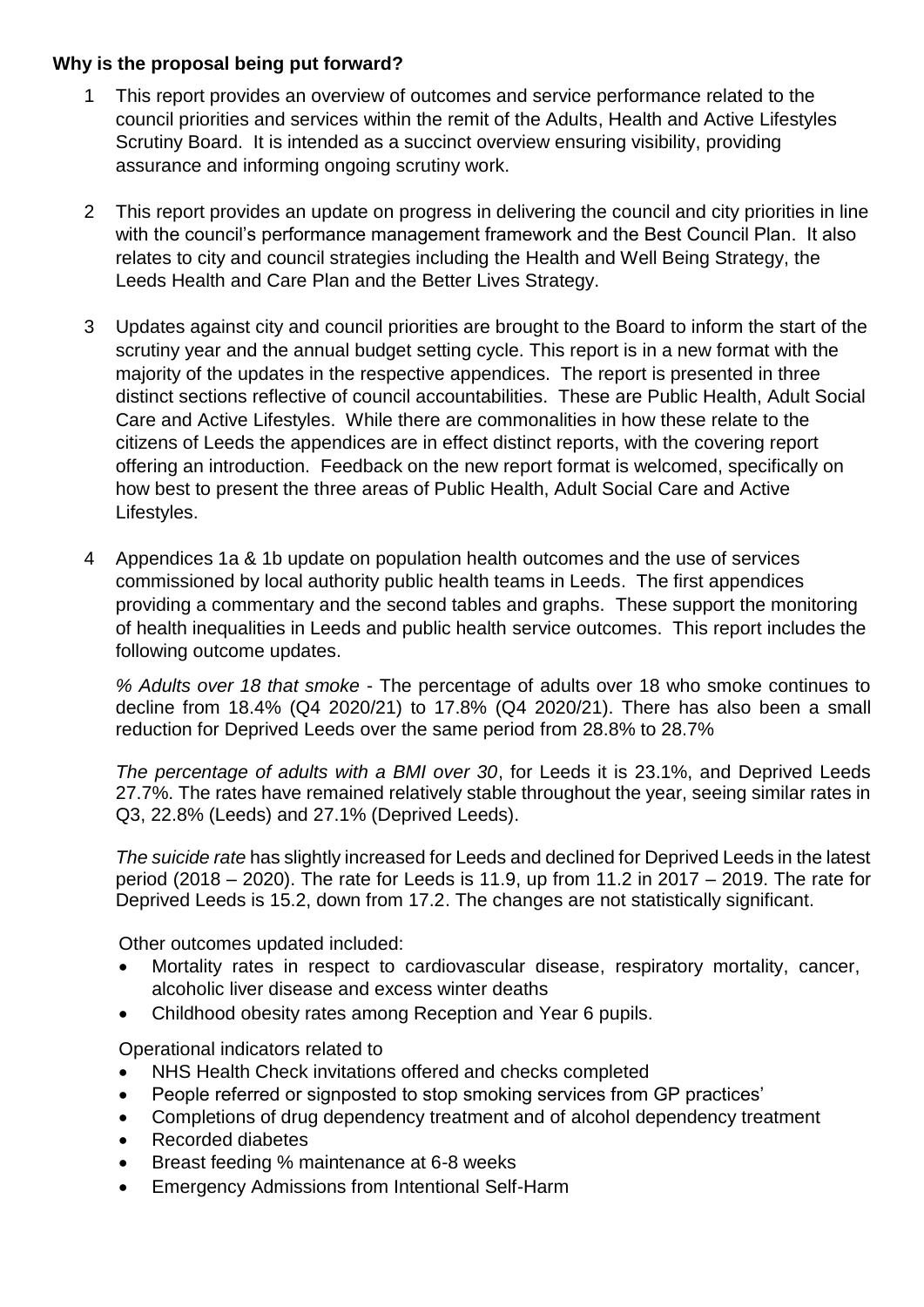5 Appendices 2a & 2b update on Adult Social Care, this is based largely on Adult Social Care Outcomes Framework (ASCOF). Results for 2020-21 are provisional they will be published with comparator information later in the year. Due to Covid national surveys of service users and carers were not undertaken, this has reduced the number of ASCOF measures available.

Adults Social Care in Leeds provides a range of care and support services to help meet the needs of older people, people with a learning disability, those with mental health issues and people with a physical or sensory impairment. During 2020/21, Adult Social Care in Leeds provided long term support to 10,616 people, 6,457 of whom where aged 65 and over. At the end of March 2021 there were 6,614 people who had an open case and who had been in receipt of long term support for over 12 months, 3,265 of whom were aged 65 or over.

A draft version of the annual Short and Long Term servicer users (SALT) national data return for 2020/21 has been completed. This reflects the impact of COVID-19 on social care demand. Requests for support are down compared to last year by 18% for 18-64 year olds and by 35% for Over 65s, it is requests for services for people being discharged from hospital that account for the majority of this decrease. The overall number of Long Term Service Users supported in year are broadly in line with the previous year with a 3% increase in the number of 18-64 year olds supported and a 2% reduction for over 65 year olds.

6 Appendix 3 is an update on More Adults are Active. This is based on the national Active Lives Survey (ALS), carried out by Sport England. This provides the data for the "percentage of people who are inactive" Best Council Plan 2020-2025 performance indicator. The Survey samples around 2,000 Leeds' residents on a rolling basis; with "inactive" defined as undertaking less than 30 minutes of moderate activity per week. The November 2019 – November 2020 result indicates that 25.6% of adults in Leeds were inactive representative of 163,900 people. The update reflects the impact of the pandemic on physical activity, changing how people are active and in reducing overall activity levels, both locally and nationally, and the Active Leeds initiatives to mitigate this. An active travel update is not provided in this report due to the impact of the pandemic, including data capture.

#### **What impact will this proposal have?**

| <b>Wards Affected: All</b>        |      |     |
|-----------------------------------|------|-----|
| Have ward members been consulted? | ⊐Yes | ⊠No |

7 This is an update paper on city outcomes and service performance there are no specific proposals.

#### **What consultation and engagement has taken place?**

8 This is an information report and as such does not need to be consulted on with the public. However performance information is published on the council's website and is available to the public, locally and often through national publications and websites.

#### **What are the resource implications?**

9 There are no direct resource decisions involved in this report. How resources are best used to achieve priorities is relevant especially given our asset based and strengths based approach. The current need to prioritise resources in response to Covid-19 are relevant in considering performance.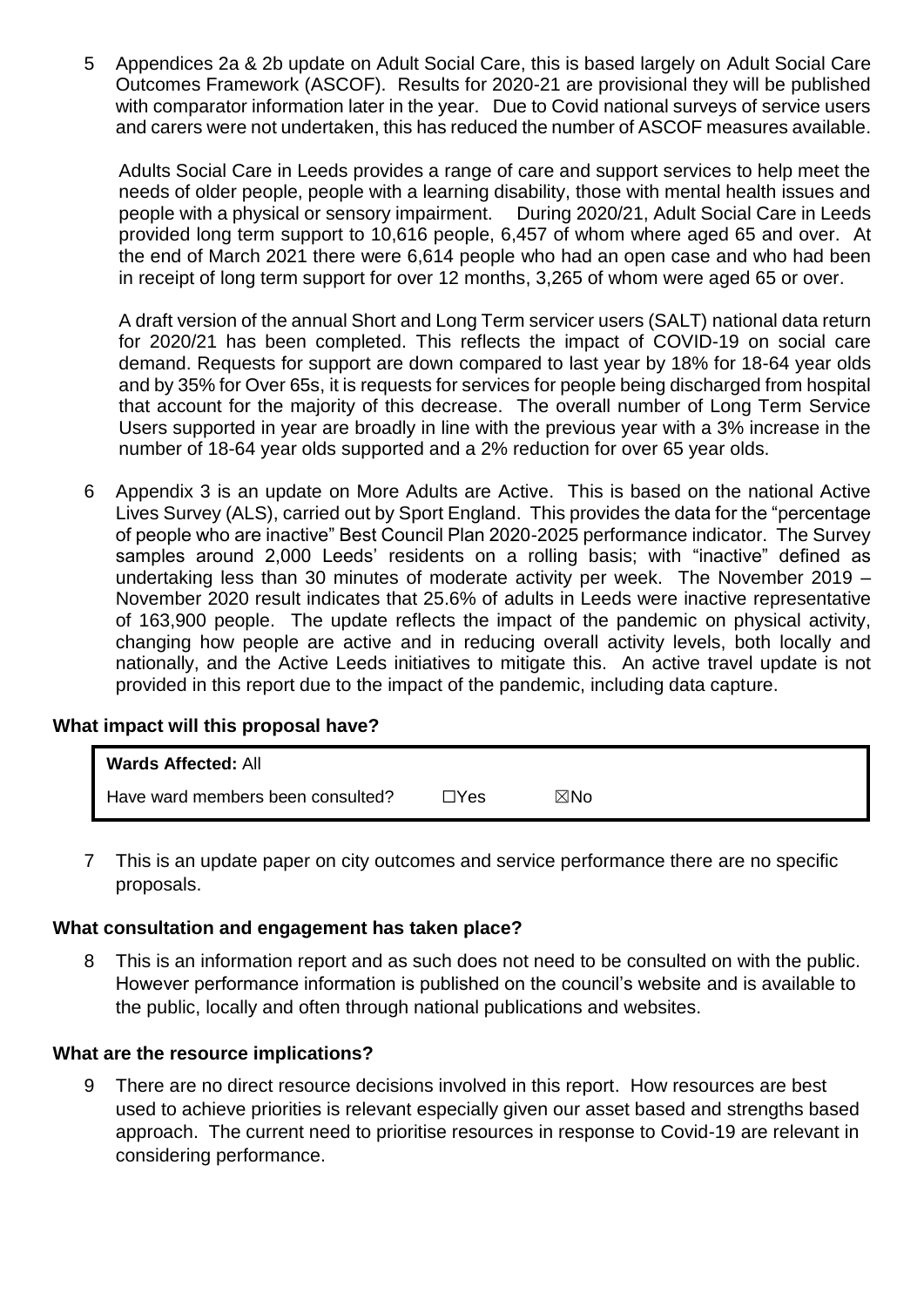#### **What are the legal implications?**

10 All performance information is publicly available. This report is an information update providing Scrutiny with a summary of performance for the strategic priorities within its remit and as such is not subject to call in.

#### **What are the key risks and how are they being managed?**

11 In presenting performance against key priorities key risks and challenges are highlighted. This report forms part of a comprehensive risk and performance management process in the council to monitor and manage key risks. The council's most significant risks are available and can be accessed via the council's website.

#### **Does this proposal support the council's 3 Key Pillars?**

**⊠Inclusive Growth ■ ⊠Health and Wellbeing ■ ■ ⊠Climate Emergency** 

- 12 Equality issues are implicit in the priorities presented in this report. As a broad headline report the detail is not necessarily provided, accepting that some of the outcomes and services included directly relate to user groups that match protected characteristics. The adult social care and many of the health outcomes relate to vulnerable adults and reflect how well their needs are being met and their vulnerabilities addressed. The purpose of the strategic and operational activity in this report is to ensure that the needs of people at risk of poor outcomes are identified and responded to at both individual and community levels. Protected equalities characteristics such as race and sexuality are considered in the design and operation of services.
- 13 There are no specific climate change implications from this report. However in broad terms the promotion of healthy lifestyles and the maintenance of good health and independence is supportive of addressing the impact on the climate emergency, an example being walking and cycling as means of travel.

#### **Options, timescales and measuring success**

#### **a) What other options were considered?**

- 14 Not applicable
- **b) How will success be measured?**
- 15 Not applicable

## **c) What is the timetable for implementation?**

16 Not applicable

## **Appendices**

- 17 Appendix 1a: Public Health update paper (summary of key issues)
- 18 Appendix 1b: Public Health Q4 Performance Indicators
- 19 Appendix 2a: Adults Social Care update paper (summary of key issues)
- 20 Appendix 2b: ASCOF measures (Adults Social Care Outcomes Framework)
- 21 Appendix 3 More Adults are Active